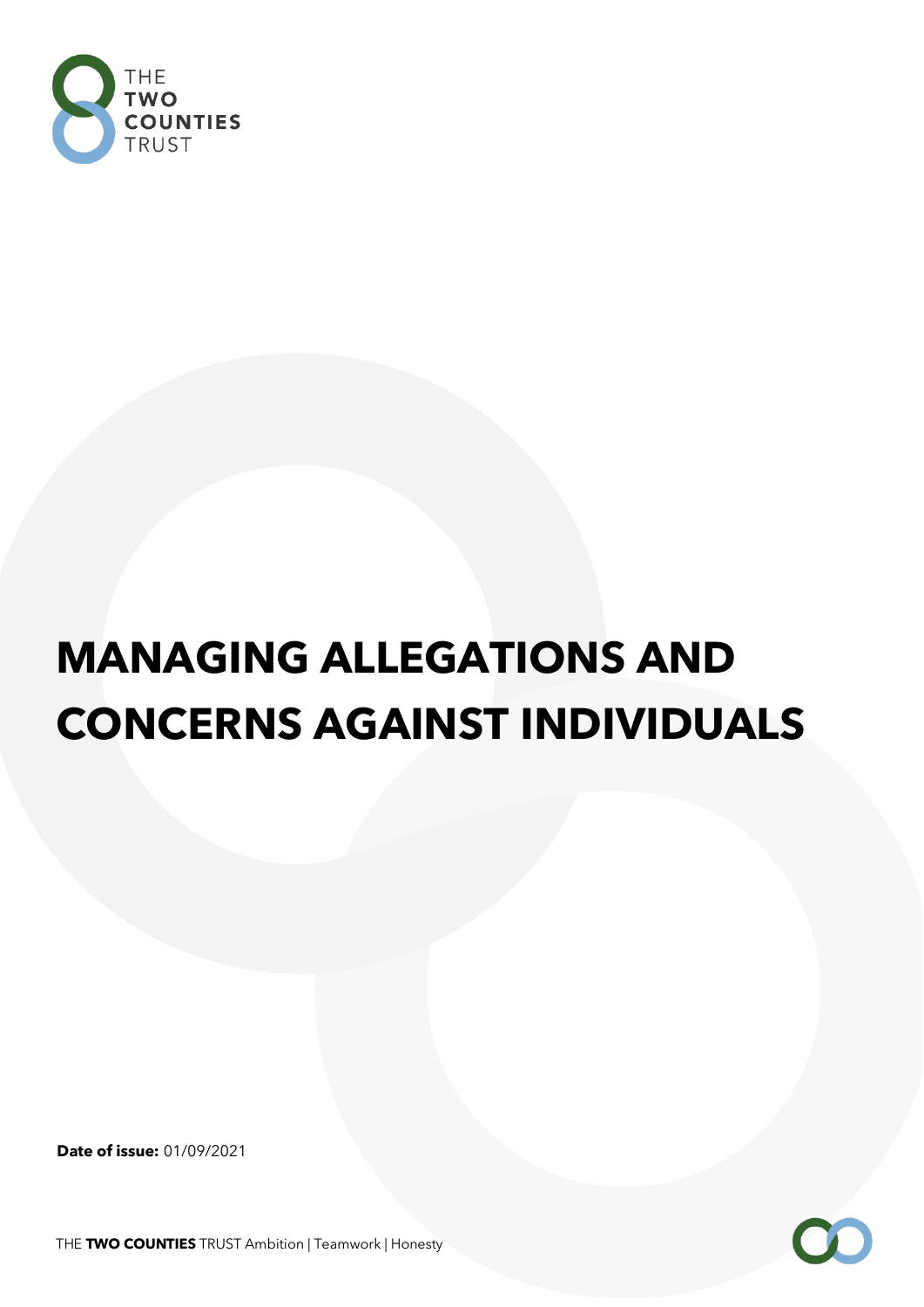#### **Introduction**

In rare instances, staff of educational institutions have been found to be responsible for child abuse and, because of their frequent contact with children and young people, members of staff may have allegations of child abuse made against them.

The Trust recognises that an allegation of child abuse made against a member of staff may be made for a variety of reasons and that the facts of the allegation may or may not be true. As such, those dealing with an allegation must maintain an open mind, ensure that investigations are thorough and are not subject to unnecessary delay.

Whilst the Trust recognises the welfare of the child is the paramount concern, it is also recognised that hasty or illinformed decisions in connection with a member of staff can irreparably damage an individual's reputation, confidence and career.

When dealing with allegations and safeguarding concerns, the Trust will do so with sensitivity, acting in a careful and measured way but with due regard to conducting matters as quickly as possible in a fair and consistent way that provides for effective child protection as well as supporting the member of staff who is the subject of the allegation.

Allegations of this nature against employees will not be dealt with under the complaints procedure.

This policy is compliant with Keeping Children Safe in Education.

This policy will also be used for volunteers and supply staff.

## **Section 1 Action on receipt of an allegation that may meet the harm threshold**

The following steps should be followed if the allegation indicates that the person could pose a risk of harm if they continue to work in their present position, or in any capacity with children.

The harm test applies to anyone working in the Trust including employees, supply staff, volunteers, governors / trustees and contractors where it is alleged that someone has:

- behaved in a way that has harmed a child, or may have harmed a child
- possibly committed a criminal offence against or related to a child; or
- behaved towards a child or children in a way that indicated they would pose a risk of harm to children
- behaved or may have behaved in a way that indicates they may not be suitable to work with children (this includes behaviour which may have happened outside of the school that might make an individual unsuitable to work with children, this is known as a transferable risk).

An allegation of harm must be reported to the Designated Safeguarding Lead in the school who will liaise with the Headteacher.

Should the initial allegation first be made to any other member of staff they must either request the person raising the allegation to report it to the Designated Safeguarding Lead, or if that is not possible, they should pass details of the allegation to the Designated Safeguarding Lead immediately.

Should an allegation be made against the Designated Safeguarding Lead, then this should be brought to the attention of the Headteacher immediately.

Should an allegation be made against the Headteacher, then this should be brought to the attention of the Chair of Governors immediately.

Should an allegation be made against the Chair of Governors, then this should be brought to the attention of the Chair of Trustees immediately.

Note: Where the term Headteacher is used through the remainder of this document this refers to the Chair of Governors / Trustees as appropriate.

If the Designated Safeguarding Lead and Headteacher identify the child has been harmed, that there may be an immediate risk of harm to a child or if the situation is an emergency, they should contact children's social care and as appropriate, the police, immediately.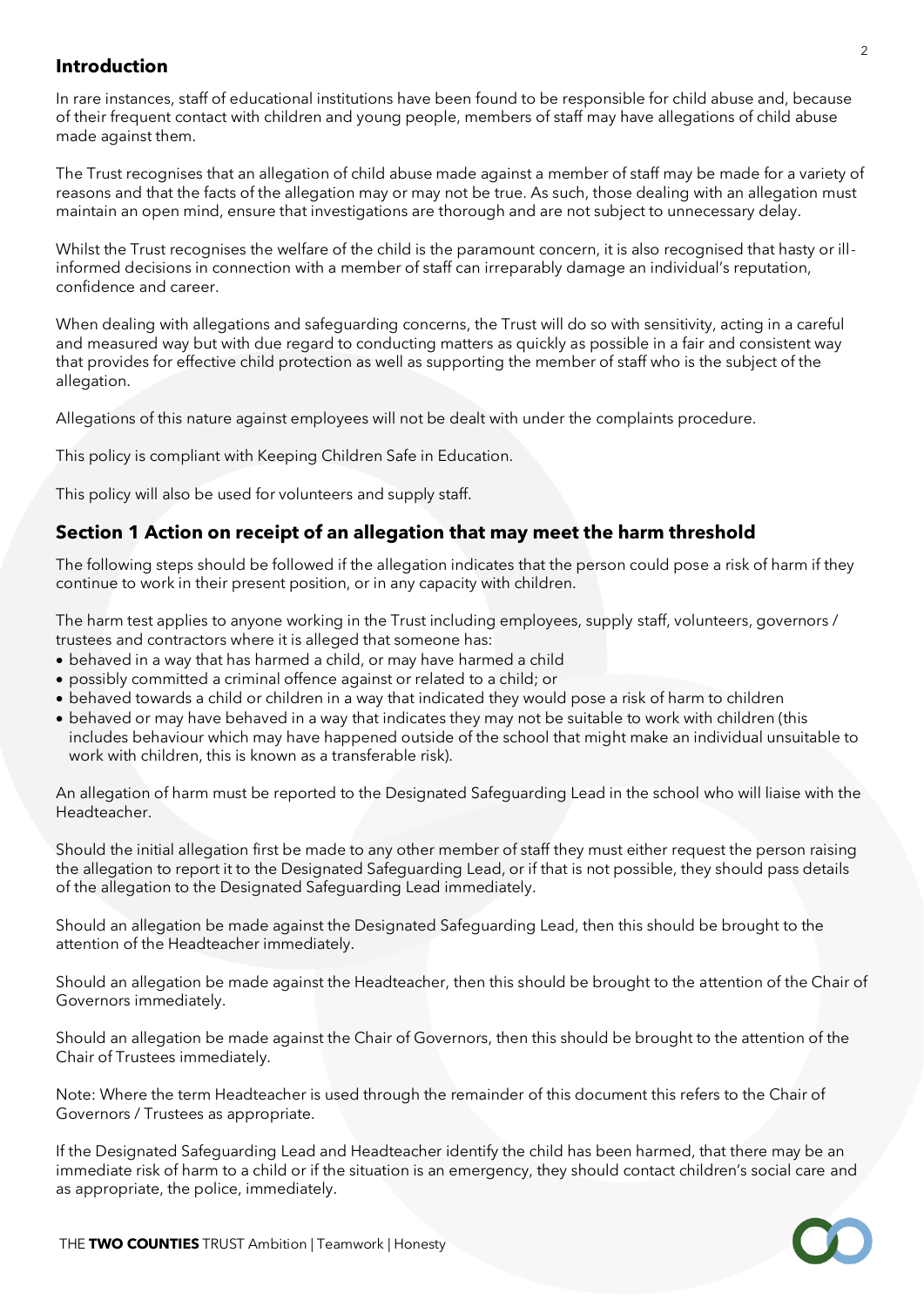There are two aspects to consider when an allegation of harm is made:

**Looking after the welfare of the child**: the Designated Safeguarding Lead is responsible for ensuring that the child is not at risk and referring cases of suspected abuse to the Local Authority Children's Social Care.

**Investigating and supporting the person subject to the allegation**: the Case Manager (normally the Headteacher) should contact the Local Authority Designated Officer (LADO) to discuss the nature, content and context of the allegation immediately and agree a course of action. Information gained from basic enquiries should be passed on in line with local procedures. An internal investigation must not take place, nor must the worker against whom the allegation has been made be notified of the concern, until approval to do so is given by the LADO.

The LADO may request that the Headteacher provides or obtains additional relevant information such as previous history, whether the child or their family have made similar allegations previously, and the employee's current contact with children. Where further enquiries are required to enable a decision about how to proceed, the LADO and the Headteacher will discuss how this will take place and by whom.

This initial sharing of information and evaluation may lead to a decision that no further action is to be taken; in which case this decision and the justification for it will be documented. The Headteacher with the LADO will agree what information should be put into writing to the individual(s) concerned and by whom and what action should follow both in respect of the individual and those who made the allegation. Even when no further action is taken the Headteacher should inform the member of staff that they will receive notification in writing.

The Headteacher should inform the accused member of staff about the allegation as soon as possible after consulting the LADO, providing as much information as possible and as agreed with the LADO. Where a strategy discussion is needed, or police or children's social care services need to be involved, the Headteacher should not take action until those agencies have been consulted and have agreed what information can be disclosed and when.

## **Supply staff**

In some circumstances, such as supply staff who are provided by an Agency, we may have to consider an allegation against an individual who is not directly employed by the Trust. In these circumstances the Trust will fulfil its obligation to ensure that allegations are dealt with properly and in accordance with Keeping Children Safe in Education.

The Trust will not cease to use a member of supply staff due to safeguarding concerns without finding out the facts and liaising with the LADO and the Agency to determine a suitable outcome.

The Headteacher or the Designated Safeguarding Lead is responsible for contacting the Agency to discuss whether it is appropriate and necessary to suspend the supply staff member of if there are other options such as redeployment whilst an investigation is carried out.

Headteachers will take all reasonable steps to ensure that the Agency is fully involved and co-operates in any enquiries from the LADO, police and/or children's social services. In these situations, the school may be required to take the lead as agencies do not have direct access to children or other staff and so will not be able to collect the facts when an allegation is made.

Supply staff, whilst not employed by the Trust, are under the supervision, direction and control of the Trust when working in one of our schools. In accordance with Trust practice, supply staff should be advised to contact their trade union representative or a work colleague for support.

Schools will inform the agency of this process for managing allegations and invite relevant agency personnel to meetings in order to keep them up to date with information.

#### **Governors and Trustees**

If an allegation is made against a governor or trustee, local procedures will be followed. Where an allegation is substantiated, procedures should be followed to consider removal from office.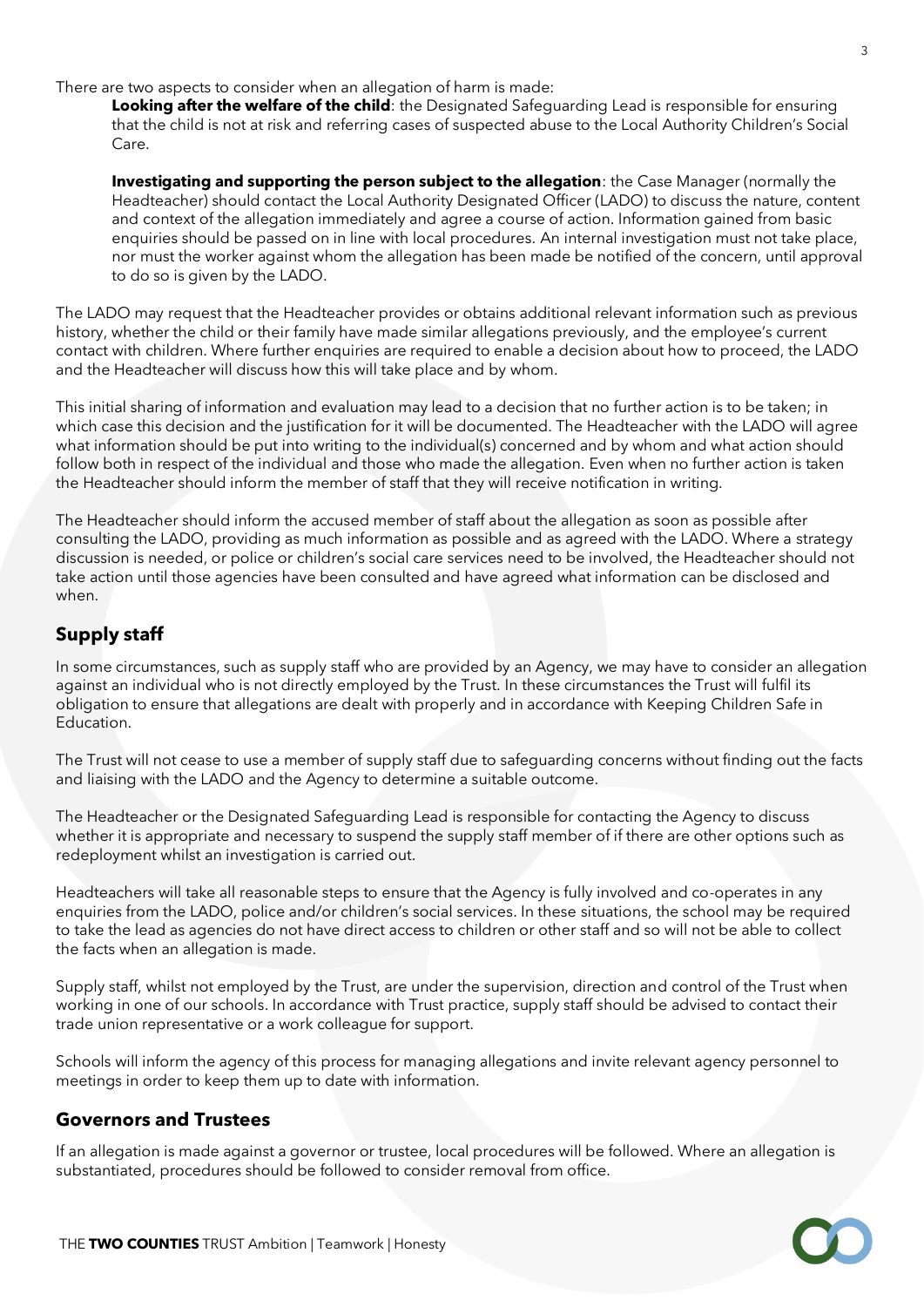## **Suspension**

The Headteacher should determine whether the circumstances warrant a member of staff being suspended from contact with children at the school or whether alternative arrangements can be put in place until the allegation is resolved.

Suspension should not be the default position, but if required it should be noted that suspension is a neutral act and does not imply that a decision has been made on the merit or otherwise of the allegations.

If the LADO, Police and Children's Social Care Services have no objections to the member of staff continuing to work during the investigation, the Headteacher should aim to avoid suspension.

Based on an assessment of risk, the following alternatives should be considered by the Headteacher before suspending a member of staff:

- redeployment within the school so that the member of staff does not have direct contact with the child or children concerned;
- providing an assistant to be present when the individual has contact with children;
- redeploying the member of staff to alternative work in the school so the individual does not have unsupervised access to children;
- moving the child or children to classes where they will not come into contact with the member of staff, making it clear that this is not a punishment and parents have been consulted; or
- temporarily redeploying the member of staff to another role in an alternative school within the Trust.

In coming to a decision, the Headteacher should consider the potential permanent professional reputational damage to employees that can result from suspension where an allegation is later found to be unfounded, unsubstantiated, malicious or false.

If suspension is considered necessary, the rationale and justification for this course of action will be agreed and recorded by the Headteacher and the LADO and should also include what alternatives to suspension have been considered and why they were rejected.

Where it is appropriate to suspend the employee, written confirmation will be dispatched to them within one working day providing as much detail as appropriate for the reasons for the suspension, confirming who their named support contact is and their contact details.

## **Duty of care**

The Trust has a duty of care to employees and so will:

- manage and minimise the stress caused by the allegation in so far as possible;
- inform the individual as soon as possible, explaining the likely course of action, guided by the LADO, and the police where necessary;
- advise the individual to contact their trade union representative or a colleague for support;
- appoint a suitable, named representative to keep the individual informed about the process of the case;
- provide contact details for the Employee Assistance Programme;
- consider other sources of support as required;
- not prevent social contact with colleagues and friends during a period of suspension unless there is evidence to suggest that such contact is likely to be prejudicial to the gathering and presentation of evidence;
- provide support, where is it decided on the conclusion of a case that the person who has been suspended can return to work and how that can best be facilitated.

## **Information to be provided to parents and carers**

Parents or carers of a child or children involved should be told about the allegation as soon as possible if they do not already know of it.

However, where a strategy discussion is required, or police or children's social care services need to be involved, the Headteacher should not do so until those agencies have been consulted and have agreed what information can be disclosed to the parents or carers.

Parent or carers should also be kept informed about the progress of the case and told the outcome where there is not a criminal prosecution, including the outcome of any disciplinary process. The deliberations of a disciplinary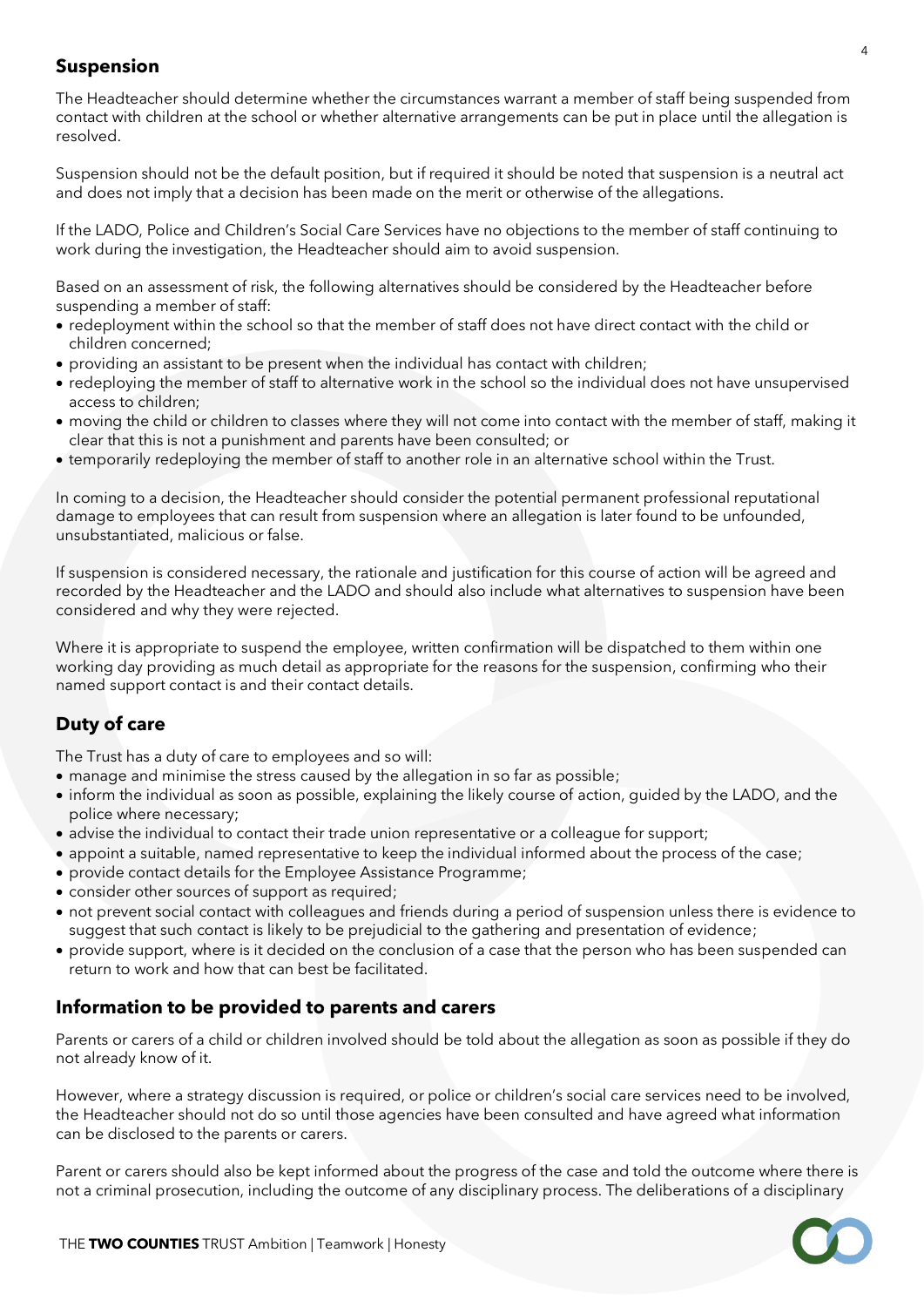hearing, and the information taken into account in reaching a decision, will not be disclosed, but the parents or carers of the child should be told the outcome in confidence.

## **Investigations**

In some cases, further enquiries will be needed to enable a decision to be made about how to proceed. If so, the Headteacher will discuss and agree with the LADO how and by whom the investigation will be undertaken. In straightforward cases, the investigation will normally be undertaken by a member of the Senior Leadership team, HR, or in special circumstances, by an independent investigator. In all cases an investigation report will be compiled.

The following definitions, as contained within Keeping Children Safe In Education, will be used when determining the outcome of allegation investigations:

The allegation is **Substantiated** which means that there is sufficient evidence to prove the allegation.

The allegation is **Malicious** which means that there is sufficient evidence to disprove the allegation and there has been a deliberate act to deceive or cause harm to the person subject of the allegation.

The allegation is **False** which means that there is sufficient evidence to disprove the allegation.

The allegation is **Unsubstantiated** which means that there is insufficient evidence to either prove or disprove the allegation. This term does not imply guilt or innocence.

The allegation is **Unfounded** which reflects cases where there is no evidence or proper basis which supports the allegation being made.

On receipt of the investigation report, the Headteacher will determine the next steps which can include no further action, or a disciplinary hearing being convened with the potential for dismissal. If a hearing is required, the Disciplinary Procedure will be followed.

#### **Resignations**

If the accused person resigns this will not prevent an allegation from being followed up and the procedure outlined in this document will continue regardless.

Every effort will be made to reach a conclusion in all cases of allegations bearing on the safety or welfare of children, including any in which the person concerned refuses to cooperate with the process.

#### **Settlement agreements**

Settlement agreements will not be used in cases where the allegations indicated that the person is a risk or poses a risk of harm to children or deemed not suitable to work with children.

## **Confidentiality**

The Trust will make every effort to maintain confidentiality and ward against unwanted publicity whilst an allegation is being investigated or considered.

The Trust complies with the reporting restrictions within the Education Act 2002 in that it will not provide any material that may lead to the identification of a member of staff who has been accused until the point that the accused person is charged with an offence or until the Secretary of State publishes information about an investigation or decision in a disciplinary case arising from the allegation or if the individual waives their right to anonymity.

#### **Record keeping**

Details of allegations that are found to have been malicious or false will be expunged from an individual's record, unless they consent for the retention of the information.

However, for all other allegations, it is important that the following information is kept on file of the person accused with the individual to be provided with a copy of the same:

- a clear and comprehensive summary of the allegation;
- details of how the allegation was followed up and resolved;

THE **TWO COUNTIES** TRUST Ambition | Teamwork | Honesty

5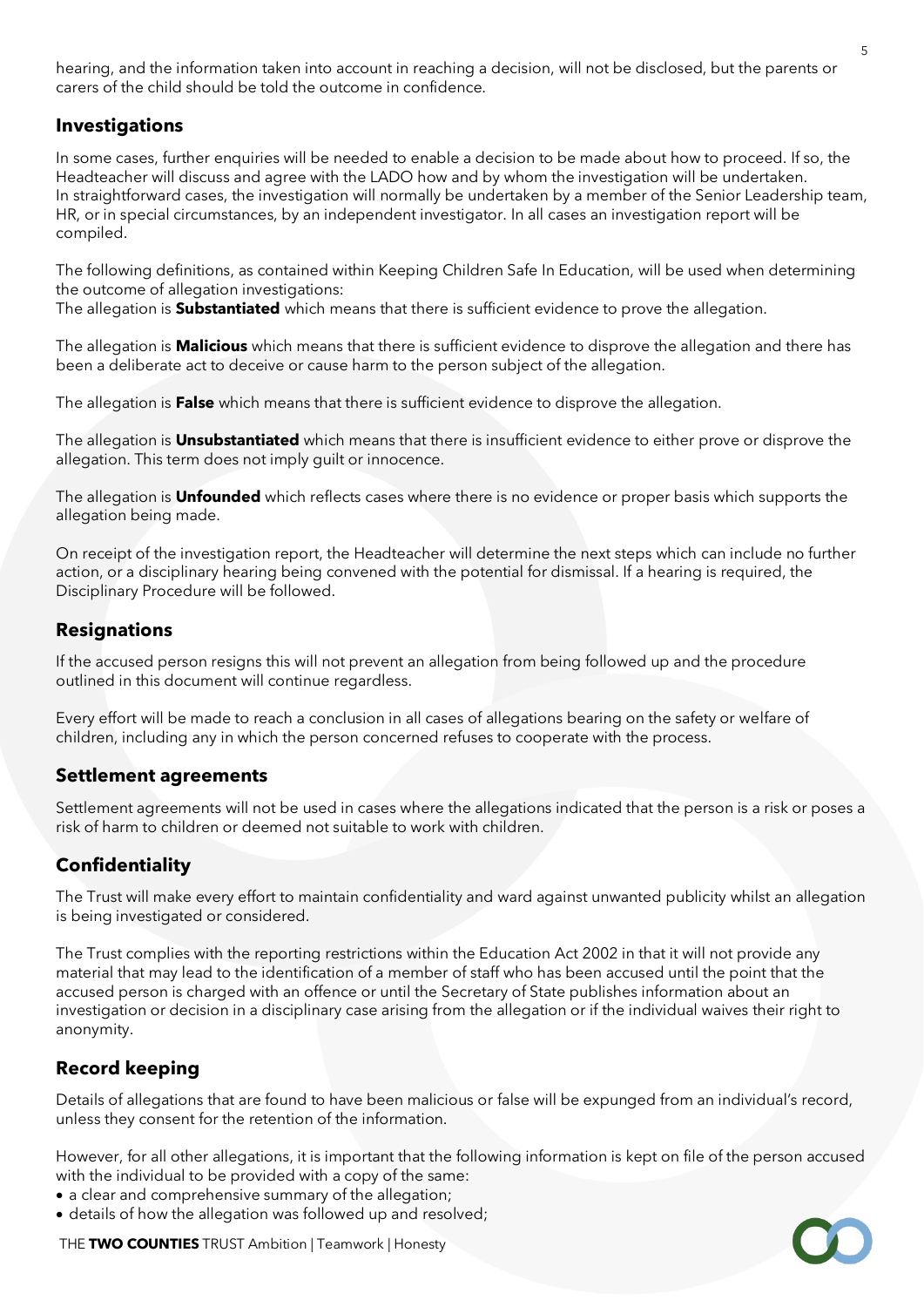- a note of any action taken, and decisions reached and the outcome (as per the categories above);
- a declaration on whether the information will be referred to in any future reference

The purpose of the record is to enable accurate information to be given in response to any future request for a reference, where appropriate. It will provide clarification in cases where future DBS Disclosures reveal information from the police about an allegation that did not result in a criminal conviction and it will help to prevent unnecessary re-investigation if, as sometimes happens, an allegation re-surfaces after a period of time.

Schools have an obligation to preserve records which contain information about allegations of sexual abuse for the Independent Inquiry into Child Sexual Abuse (IICSA) for the term of the inquiry.

All other records should be retained at least until the accused has reached normal retirement age or for a period of 10 years from the date of the allegation if that is longer.

#### **References**

Cases in which an allegation, or repeated allegations, have been determined to be false, unsubstantiated, unfounded or malicious will not be included in employer references.

Where allegations are found to be substantiated, factual information (not opinions) will be included in references to prospective employers.

#### **Timescales**

It is in everyone's interest to resolve cases as quickly as possible consistent with a fair and thorough investigation. All allegations should be investigated as a priority to avoid any delay.

The time taken to investigate and resolve individual cases depends on a variety of factors including the nature, seriousness and complexity of the allegation but most cases should be resolved within one month, and all but the most exceptional cases should be completed within 12 months.

For cases where it is clear immediately that the allegation is unsubstantiated or malicious, they should be resolved within one week.

#### **Referral arrangements**

If the allegation is substantiated and the employee is dismissed or resigns, the Headteacher will discuss with HR whether a referral should be made to the DBS for consideration of inclusion in the barred lists and to the TRA for consideration of prohibiting the employee from teaching.

The Trust has a legal requirement to make a referral to the DBS if it is believed that an individual has engaged in conduct that has harmed (or is likely to harm) a child, or if a person otherwise poses a risk of harm to a child.

#### **Non recent allegations**

Abuse can be reported no matter how long ago it happened.

Where an adult makes an allegation that they were abused as a child, the individual should be advised to report the allegation to the police.

Non recent allegations made by a child, should be reported to the LADO in accordance with local procedures.

#### **Section 2. Concerns that do not meet the harm threshold (low level)**

Low level concerns may arise in a number of ways or from a variety of sources.

A low level concern does not mean it is insignificant. It means that the behaviour towards a child does not meet the harm threshold.

Low level concerns about adults working within the Trust will be dealt with appropriately and promptly following the procedure set out in the Code of Conduct.

#### **General Data Protection Regulation**

THE **TWO COUNTIES** TRUST Ambition | Teamwork | Honesty